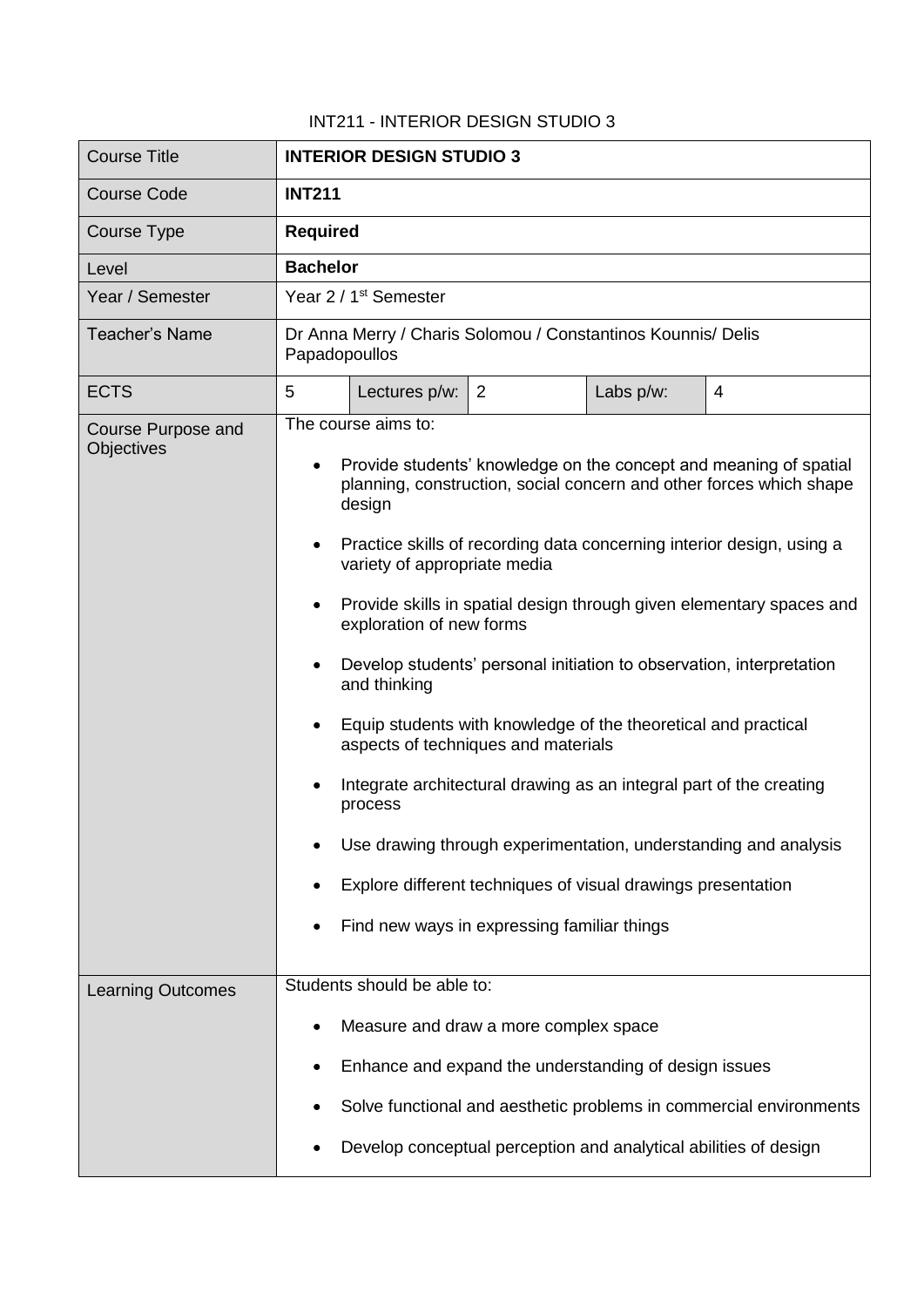|                             | Acquire further advanced technical skills for visually communicating<br>$\bullet$<br>interior design<br>Communicate their concepts and designs through oral and visual<br>٠<br>presentations<br>Employ architectural drawing as an integral part of the design<br>process<br>Apply the appropriate 2d and 3d drawing for visual communication                                                                                                                                                                                                                                                                                                      |  |  |  |
|-----------------------------|----------------------------------------------------------------------------------------------------------------------------------------------------------------------------------------------------------------------------------------------------------------------------------------------------------------------------------------------------------------------------------------------------------------------------------------------------------------------------------------------------------------------------------------------------------------------------------------------------------------------------------------------------|--|--|--|
| Prerequisites               | <b>INT121</b><br>Co-requisites:<br>$\overline{\phantom{a}}$                                                                                                                                                                                                                                                                                                                                                                                                                                                                                                                                                                                        |  |  |  |
| <b>Course Content</b>       | <b>Course Content (Syllabus):</b><br>The course is designed to expand the understanding of design issues within<br>commercial spaces. It incorporates acquired knowledge; skills and learning<br>experience to prepare the students solve functional and aesthetic problems<br>in commercial environments.<br>Students work on a particular project (The Shop). They study and investigate<br>the theme as well as a given space, in order to develop a concept as well as<br>visual drawings. Importance will be placed on students' work deriving from<br>specific concepts and understanding on the process of designing and design<br>quality. |  |  |  |
|                             |                                                                                                                                                                                                                                                                                                                                                                                                                                                                                                                                                                                                                                                    |  |  |  |
|                             |                                                                                                                                                                                                                                                                                                                                                                                                                                                                                                                                                                                                                                                    |  |  |  |
|                             | The subject deals with an introduction to small scale interiors in commercial<br>buildings as well as analysis of the functionality of space and perception. A<br>large part of the subject will be devoted to the representational parameters<br>within interior design.                                                                                                                                                                                                                                                                                                                                                                          |  |  |  |
|                             | Students will be given the opportunity to identify and define a problem<br>formulating a brief and planning a visual strategy with complete set of<br>architectural drawings with details and materials.                                                                                                                                                                                                                                                                                                                                                                                                                                           |  |  |  |
|                             | <b>Studio Work:</b> is carried out involving the whole group and takes place within<br>the whole spectrum of the duration of the course as this is allocated on the<br>weekly schedule. Studio work also includes interim and final critiques.                                                                                                                                                                                                                                                                                                                                                                                                     |  |  |  |
| <b>Teaching Methodology</b> | Extended project briefings<br>$\bullet$<br>Practical workshops<br><b>Site Visits</b><br>Demonstrations and discussions on critical parts of the subject<br>Exercises<br><b>Illustrated lectures</b><br>Group critiques<br>Student centered practical work<br>Personal research, realization and manipulation in project work                                                                                                                                                                                                                                                                                                                       |  |  |  |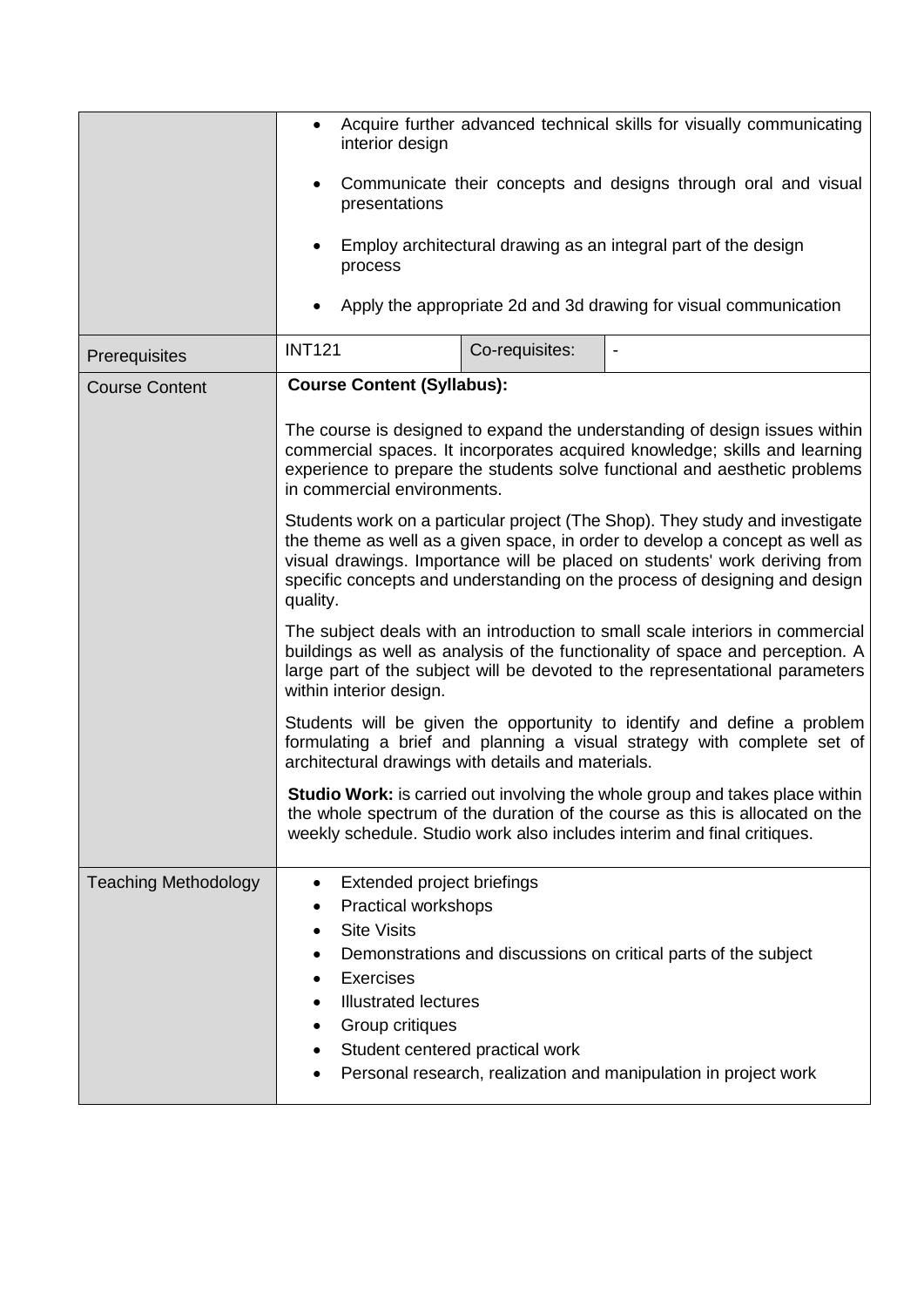| Bibliography | 1. The Interior Design Reference & Specification Book updated &<br>revised: Everything Interior Designers Need to Know Every Day, Chris<br>Grimly and Mimi Love, Rockport Publishers Inc. (2018) |  |  |
|--------------|--------------------------------------------------------------------------------------------------------------------------------------------------------------------------------------------------|--|--|
|              | 2. Architects' Data, By Ernst Neufert and Peter Neufert, (2012) ISBN13<br>9781405192538.                                                                                                         |  |  |
|              | 3. Human Dimension And Interior Space (1979) By Martin Zelnik and<br>Julius Panero, ISBN13 9780823072712.                                                                                        |  |  |
|              | 4. Architectural Drawing: A Visual Compendium of Types and<br>Methods, by Rendow Yee (2012) ISBN13 9781118012871.                                                                                |  |  |
|              | 5. Architectural Drawing Course: Tools and Techniques for 2D and 3D<br>Representation, by Mo Zell (2008) ISBN13 9780764138140.                                                                   |  |  |
|              | 6. From Brief to Build, J. Hudson, Laurence King, (2010) ISBN<br>1856696979                                                                                                                      |  |  |
|              | 7. Materials and Interior Design, Lorraine Farrelly, Laurence King, (2012)<br>ISBN 1856697592                                                                                                    |  |  |
|              | 8. Construction and Detailing for Interior Design, D. Plunkett, Laurence<br>King, (2015) ISBN 1780674775                                                                                         |  |  |
|              | 9. Drawing for Interior Design, Drew Plunkett, Laurence King, (2014)<br>ISBN1780671776                                                                                                           |  |  |
|              | 10. Interior Design Visual Presentation, Maureen Mitton, John Wiley &<br>Sons, (2012) ISBN 0470619023                                                                                            |  |  |
|              | 11. The Handbook of Interior Architecture and Design Graeme<br>Brooker and Lois Weintha Eds (2013) Bloomsbury, ISBN<br>9781350087392                                                             |  |  |
|              | 12. Interiors beyond architecture, Deborah Schneiderman, Amy Campos,<br>Routledge (2018) ISBN 9781138124981                                                                                      |  |  |
|              | Visual contemporary references in the form of magazines like:                                                                                                                                    |  |  |
|              | Domus, Wallpaper, Ottagono, Mark and Frame                                                                                                                                                       |  |  |
|              | References should also include websites and online magazines with<br>suggestions of:                                                                                                             |  |  |
|              | www.worldarchitecturenews.com                                                                                                                                                                    |  |  |
|              | www.designboom.com<br>www.arcspace.com<br>www.archdaily.com<br>www.dezeen.com<br>www.yatzer.com                                                                                                  |  |  |
|              |                                                                                                                                                                                                  |  |  |
|              |                                                                                                                                                                                                  |  |  |
|              | www.dexigner.com<br>www.mocoloco.com                                                                                                                                                             |  |  |
| Assessment   | • Interim Critique<br>33%                                                                                                                                                                        |  |  |